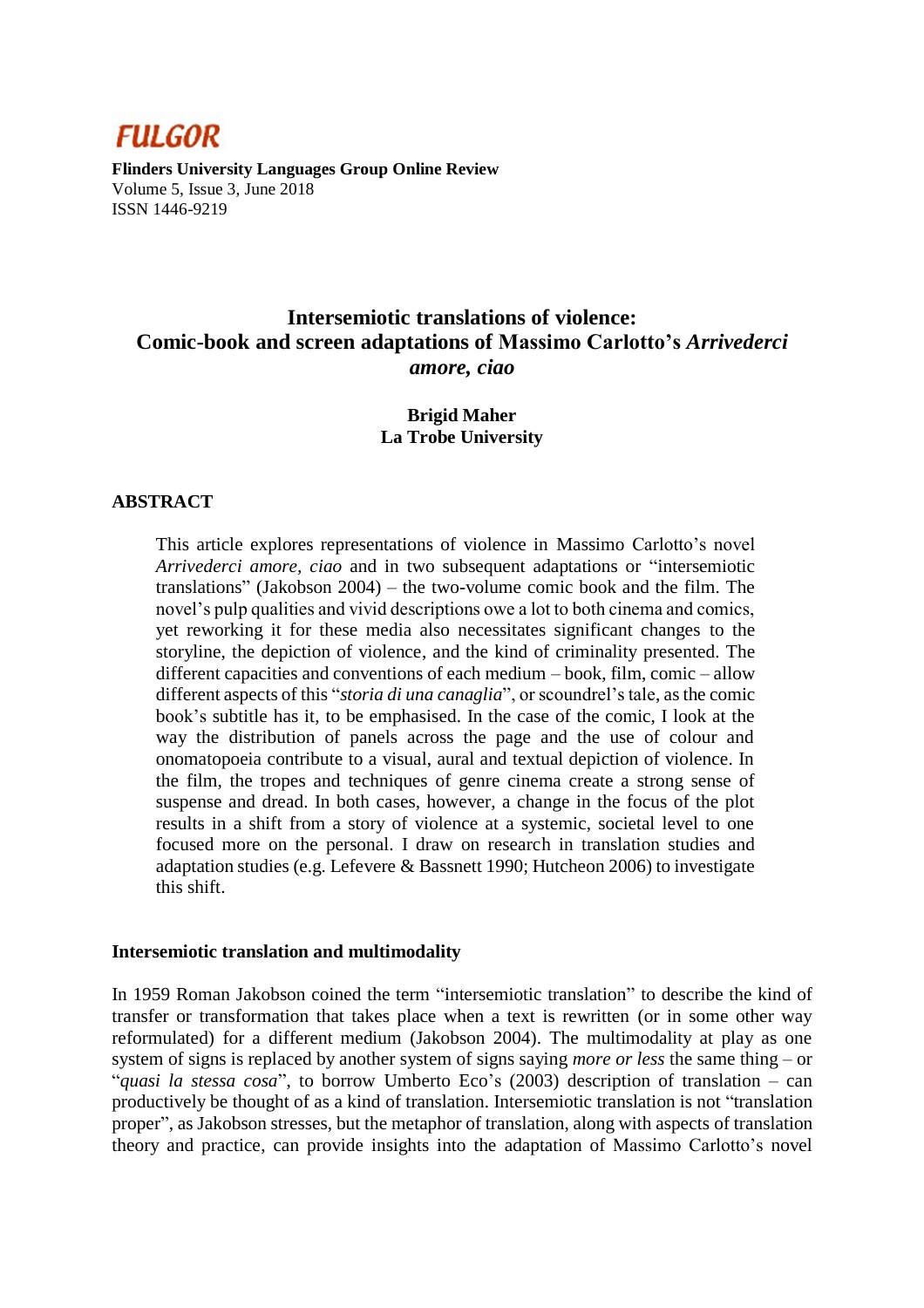*Arrivederci amore, ciao* (2000) for two more visual media: comic book (Carlotto et al. 2004; Carlotto et al. 2005) and film (Soavi 2005).

With interlingual translation, i.e. from one language to another, loss and gain due to linguistic and cultural differences are inevitable. In intersemiotic translation, too, the repertoire made available by the medium selected shapes the decisions and strategies of the adapter. For example, stories may be shortened or simplified, sub-plots emphasised or removed, characters changed or omitted in accordance with the demands of time, funding, audience and so forth. In both cases, the new text's function (or *skopos*, as it is often known in translation studies) and its audience are paramount in devising strategies for textual transfer: the finished product needs to address a different constituency.

The study of translations across media consequently provides useful new insights into the way a text's message, and its audience and reception, can change with adaptation. In the case of the three texts discussed here, a particularly interesting aspect is the depiction of violence and – for the film in particular – the connection with an important period in Italy's history, the *anni di piombo* (leaden years), a time of left- and right-wing terrorism generally dated from the late 1960s to the early 1980s (Antonello & O'Leary 2009: 1; see also O'Leary 2011: 7-10). Although fictional, the three texts explore and investigate (to differing extents) one particular aspect of the terrorist phenomenon and its aftermath: the "rehabilitation" of some ex-terrorists and their continued presence on the Italian scene, sometimes in shady collusion with the country's ruling class. Investigating the intersemiotic translation of the violence in *Arrivederci amore, ciao* reveals that the adaptations privilege interpersonal and "visual" violence over the critique of the use and abuse of power in society as a whole.

### **Carlotto's noir as social and historical commentary**

Carlotto's *Arrivederci amore, ciao* (2000), published in English as *The Goodbye Kiss* (2006), is a bleak and violent noir. It opens with Giorgio Pellegrini living as a guerrilla in Central America, where he and his friend Luca fled after the bomb they planted as young left-wing militants in their hometown of Padua accidentally killed a nightwatchman. Pellegrini's first act in the novel is to shoot this former comrade dead on the orders of the revolutionary guerrilla group's *comandante*, and then to leave the jungle. After periods in hiding, exploiting the hospitality and generosity of vulnerable older women, Pellegrini returns to Italy to serve prison time for his militant activities. His sentence is short because he has blackmailed former comrades, who remain true believers in the cause, into finding someone else to admit to planting the bomb. On release, he works in a seedy nightclub, before orchestrating an armed robbery that makes him and a corrupt police officer extremely wealthy. The two men are ruthless, killing their ragtag group of accomplices before dividing the spoils. With his newfound wealth and the help of a lawyer specialising in such manoeuvres, Pellegrini makes his entry into high society. Working from the bottom up, he establishes an outwardly respectable identity as the owner of a top restaurant in Italy's northeast, all the while engaging in usury, intimidation and extortion to consolidate his power and status. His clients at the restaurant are all pillars of society who themselves are involved in underhand activities. The novel culminates with Pellegrini murdering his sweet, gentle young fiancée Roberta, who has begun to suspect him of murder and thus has become a liability. Shortly afterwards, Pellegrini is granted his long-awaited *riabilitazione*: this process, outlined in articles 178 and 179 of the Italian penal code, means that, thanks to five years of apparent good behaviour since serving his prison term for terrorism, he is now considered untarnished.

The novel is a typical Carlotto noir – thrilling and suspenseful, with a reprehensible protagonist. As is often the case with noir, there is no investigation, not least because the storyline focuses on a criminal and his capacity to evade punishment. However, Italian noir is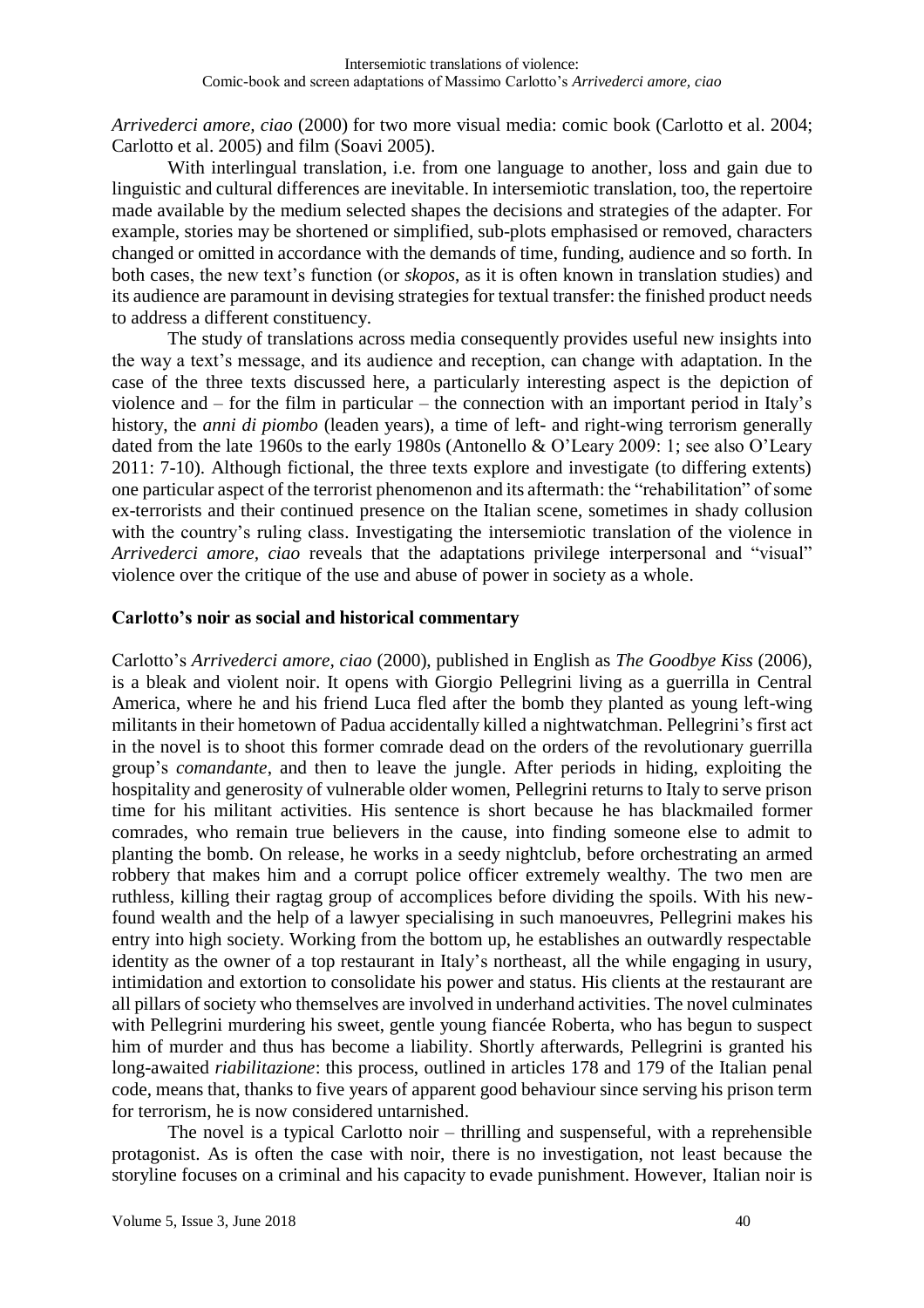quite different from what was originally meant by the term (De Cataldo 2008). If the classic American noir thriller is marked by the criminal or amoral protagonist's "inevitable fall" (Scaggs 2005: 108), Carlotto's novels in the genre do not end with the punishment or death of the law-breaking protagonist, but rather with his inexorable social advancement. In the context of the author's project to use the genre to shed light on the pervasive criminality within Italian society – the so-called "*zona grigia*", or grey area (Carlotto 2012: 28-29) – his noir novels are also an indictment of the kind of respectable society, or "*Italia bene*", that allows a man like Pellegrini not only to survive unscathed, but to thrive by doing the dirty work others dare not do themselves (Pedrollo 2017). *Arrivederci amore, ciao* and other Italian noir of the early 2000s explore the social and political changes occasioned by the previous decade's partypolitical corruption scandals (Pieri 2007: 194) and the earlier decades of extra-parliamentary political violence and unrest. The local setting – in this case, Italy's flourishing northeast – becomes a kind of shorthand for "a more composite, globalized, urban culture" (Rinaldi 2009: 122; see also Pezzotti 2014: 54) in which crime is widespread and multidimensional.

### **Violence, genre fluidity and the many shades of pulp**

The violence in *Arrivederci amore, ciao* emphasises the cruel and calculating character of the protagonist, and shows how wealth and respectability can be built on a foundation of brutality and exploitation. This is why, in comparing the three versions of this text and examining the different "languages" the text creators have at their disposal, I look particularly at the depiction of violence. Violence is, of course, central to a lot of crime fiction. In Carlotto's noir, it is a kind of "pulp" violence: almost trashy, almost – but not quite – gratuitous. For, while Pellegrini might seem over-the-top, he is nevertheless emblematic of a particular kind of social climber and Carlotto's declared intention is to use the element of shock to emphasise the significance of what is happening in twenty-first-century Italy, namely the establishment of a whole new kind of criminality (Carlotto 2012: 87).

The adaptation of *Arrivederci amore, ciao* into both film and comic book forms is an opportunity to foreground certain qualities and characteristics of those two media that were already latent in the original novel. Fabio Gadducci and Mirko Tavosanis (2015) have noted the affinities between noir fiction and both comics and cinema, and the pulp qualities and vivid descriptions of this particular novel owe a lot to those two media. Through his meticulous planning, Pellegrini choreographs every element of his existence, aestheticising his violent acts with an almost cinematic sensibility. He sets up his fiancée's murder as a kind of *mise-enscene*, complete with CD soundtrack, shaping readers' reception of his violent performance, almost curating it, one might say. The colours of the novel, if one were to imagine them, would most likely be those dark, saturated colours of certain comic books, or indeed of noir cinema, as is only fitting of a genre that focuses on the shadow zones of society, "*le zone d'ombra*" (Domaradzka 2011: 2). In a sense, then, the adaptations translate the text "back" into the very media that shaped the noir genre in so many ways.

One of the most prominent criticisms of comics in the mid-twentieth century was their supposed propensity for violence; in the 1950s they were decried by guardians of public morality as a pernicious influence on young people (see e.g. Wertham 1954). Similar concerns are voiced from time to time about other popular visual media, such as cinema and computer games, but of course any artistic medium can be used to depict and describe violence; the question of whether text receivers then go on to engage in violence themselves is rather one of reception, and "the reader's contribution in dialogue with the text" (Caviglia & Cecchini 2009: 140). As comics artist and scholar Scott McCloud has incisively observed,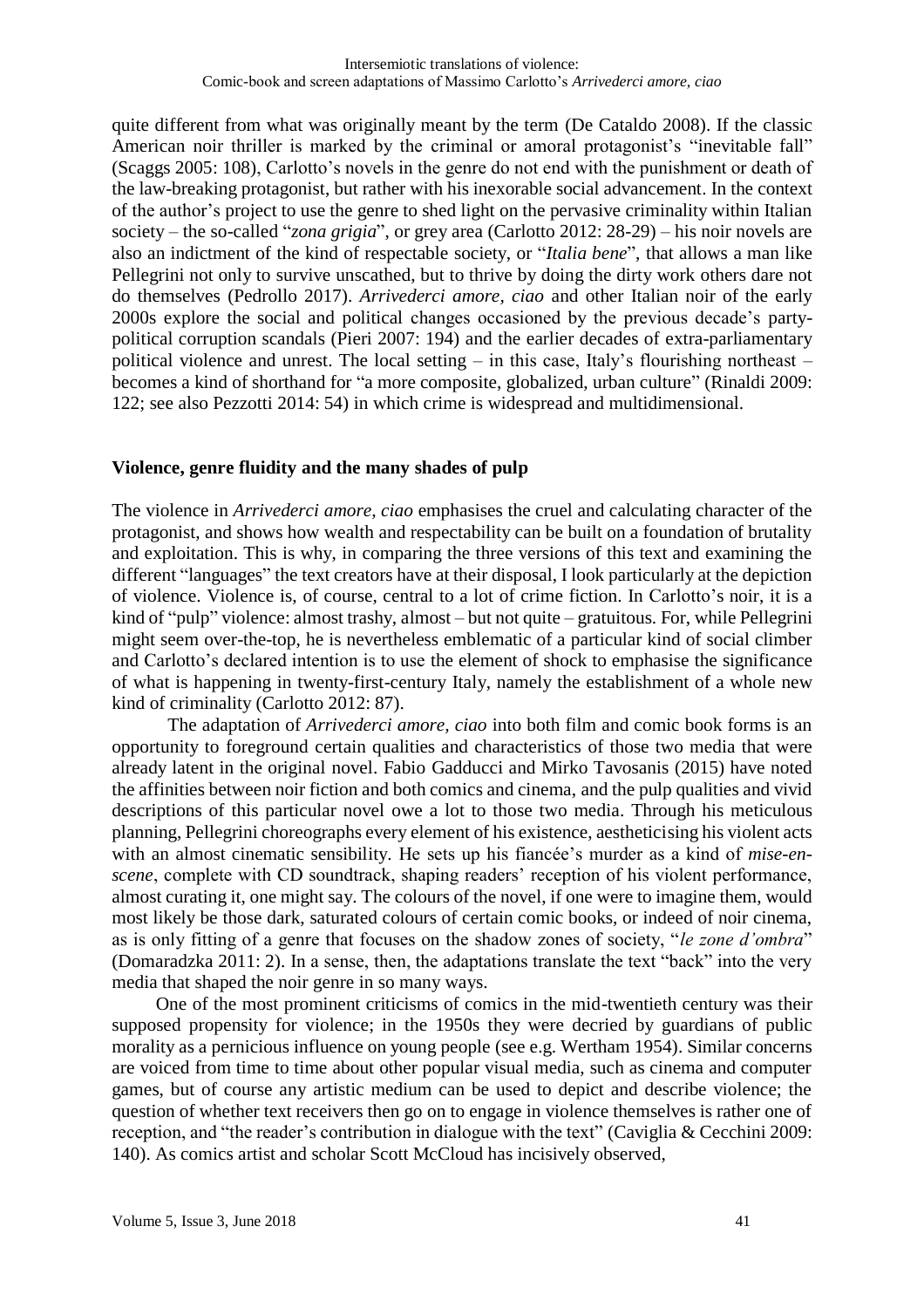Every act committed to paper by the comics artist is aided and abetted by a silent accomplice […] the reader. I may have drawn an axe being raised [...] but I'm not the one who let it drop or decided how hard the blow, or who screamed, or why. That, dear reader, was your special crime (McCloud 1994: 68).

The "role of the reader" (Eco 1981) is of course a crucial part of all kinds of texts, but this complicity in violence is particularly interesting in the present case, because violence is such a privileged element in the adaptations of *Arrivederci amore, ciao*. My focus here is the different ways violence is deployed and depicted across the three different media. A key feature of the analysis is the impact of the multimodal quality of the two adaptations, and particularly the use of the visual mode, but also the aural. The novel's violence is neither gratuitous nor meaningless, thanks to the comment it makes on Italian society, in which Pellegrini ultimately secures a prestigious position, not despite but *because of* his criminal behaviour. Thus, the novel works as a kind of counter-information: the dramatic, page-turning narrative brings with it an exposé and indictment of the hypocrisy of the wealthy and the upwardly mobile. It fits within an important stream of Italian cultural production whose creators seek to furnish the general population with information and awareness of corruption, and hold that "history […] should also be written and interpreted outside the courtrooms or historical archives" (Antonello & O'Leary 2009: 10). The film and comic book, as is discussed below, deploy violence rather differently.

### **Emphases and omissions, beginnings and endings**

In the novel, considerable space is dedicated to relating in detail Pellegrini's painstaking rise in society during the years between the armed robbery and his *riabilitazione*, a period when he establishes not just his restaurant but also numerous mutually beneficial relationships with influential citizens. This aspect of his upward trajectory is given quite a different spin in the adaptations, in which more of the plot revolves around spectacular episodes of physical violence. Michele Soavi's (2005) film adaptation, which, in terms of genre, has some overlaps with the *poliziottesco* or cop film of earlier years, though without the presence of any "strong, lone avenger to [...] restore order" (Wood 2013: 40), focuses mostly on the armed robbery and omits much of Pellegrini's subsequent social ascent, perhaps a less obviously cinematic and thrilling element of the plot. Watching the film, one could almost think Pellegrini struck it lucky to end up with a fancy restaurant and a clean bill of legal health, rather than arriving there through years of ruthless planning and manipulation. This kind of "narrative simplification" is a common feature of film adaptations (Cattrysse 1992: 57).

The time and space constraints of film and comics, respectively, also mean that a number of minor characters are missing from the adaptations; these include some of the women Pellegrini exploits at different stages of his ascent. While it is something of a relief that less violence against women is depicted, this omission does change the colour of the story, cutting out much of the protagonist's cold strategising as he manipulates these vulnerable but, to him, "useful" women in order to achieve his ends. Pellegrini's ultimate success, his ability to advance in society, is not just due to good luck but good management. This is a man playing the long game; his premeditation and calculation are the reason why he comes out "*vincente*", a winner (Carlotto 2000: 29). The film also introduces the main female character, Roberta, differently, with the couple's first date orchestrated by her friends rather than being a calculated decision by Pellegrini himself. In the novel, he decides that a church wedding will cement his image as an upstanding member of society and chooses Roberta for her submissiveness and insecurity (140).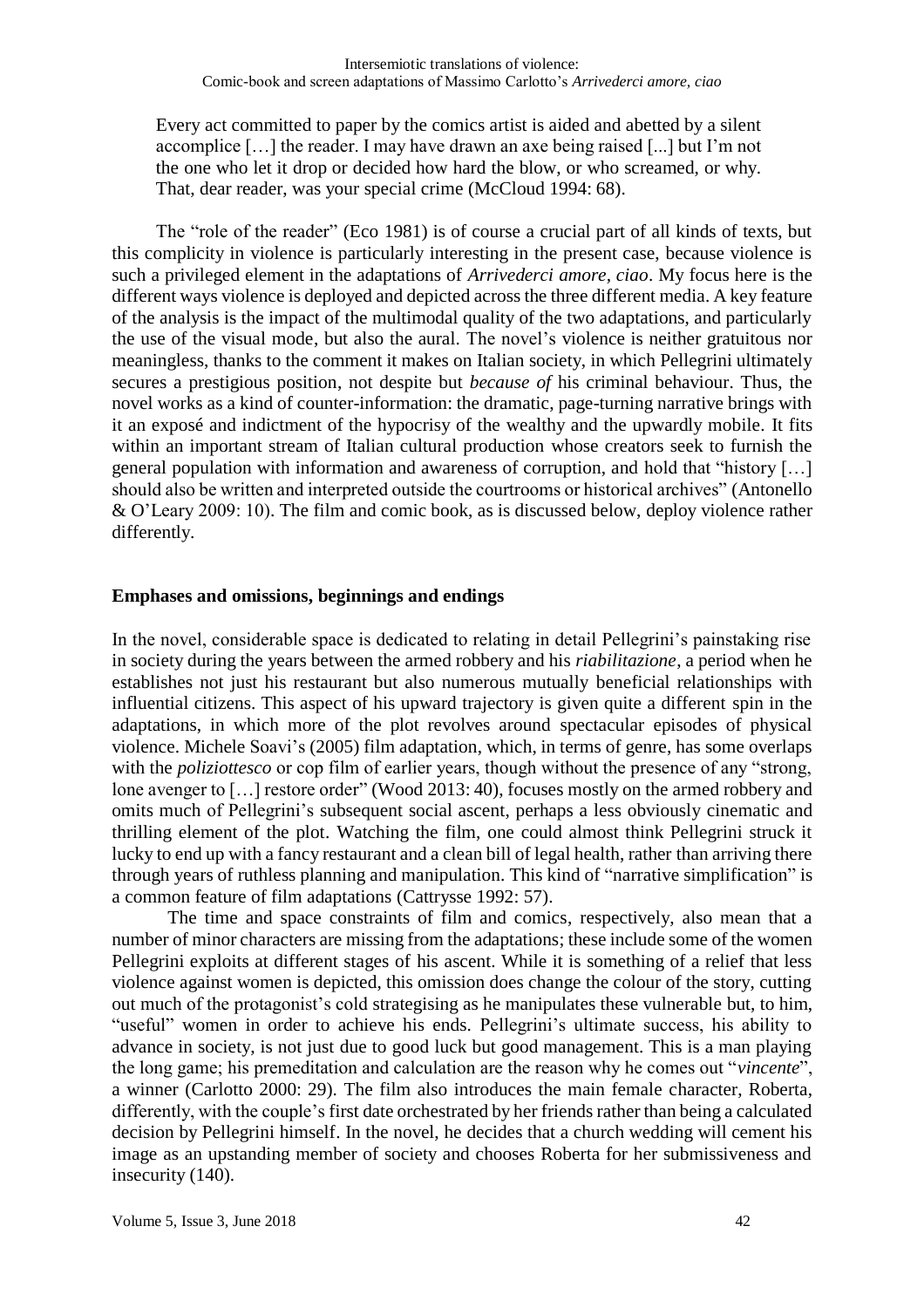However, the most striking change made in the film is in the use of the 1968 song "*Insieme a te non ci sto più*", with its chorus of "*Arrivederci amore, ciao*", from which all three texts take their title. In the novel, this is a song Roberta happens upon among Pellegrini's CDs, which he has never even listened to, and decides should be "their song"; he goes along with this in the interests of bolstering the kind of soap-opera love affair she longs for. At the end of the book, having poisoned her with aspirin, to which she is allergic, Pellegrini plays the song while calmly watching her agonising death (169-170). The brutality of this scrupulously planned murder is heightened greatly by the element of personalised torture he injects into the act, and the intertextual appropriation of the wistful end-of-love song adds a very dark element of dramatic irony to the whole scene. The over-layering of cinematic pulp violence with a powerful, if slightly melodramatic pop song provokes an ironic reading of both: no longer is the woman (singer Caterina Caselli) breaking off the relationship and moving on to better things, perhaps newly empowered. Instead the song is appropriated by Pellegrini as yet another expression of male violence against women.

It is here that the movie adaptation comes into its own, as the song can actually be heard, rather than just evoked in readers' heads through transcribed lyrics as is the case with the novel and comic. The murder is visually very striking on film, drawing on tropes and techniques of genre cinema. In a sham attempt at reconciliation, Pellegrini prepares Roberta a meal and an overhead shot with an ominous, disorienting quality is the attentive viewer's first clue as to what might be happening. Later, in Roberta's final moments, when she realises her fiancé has poisoned her, Pellegrini turns the song up to maximum volume. As she drags herself towards the door he blocks her way; from her perspective, he is monstrously tall and menacing. As we hear the line "*Si muore un po' per poter vivere*" (one dies a little to be able to live), the camera pans up from her dying gasps, to him looking down on her triumphantly.

The violence of the young woman's murder is emphasised by the choice of camera angles and close-ups, while the soundtrack further builds tension and underscores the perversity of Pellegrini's act (see also O'Leary 2011: 230). It is worth noting, however, that, in the film adaptation, this song has been a key part of the protagonist's life since long before he met Roberta; in fact, it is eventually revealed that it was playing when the young Pellegrini and his friend planted the bomb in Padua. The film includes numerous flashbacks to the bombing, which imply that throughout the intervening years Pellegrini has continued to feel remorse for that first crime, or at least that it has preyed upon his mind. One of the film's flashbacks even shows him trying to save the nightwatchman who became their unintended victim. This resignification of the song – and of Pellegrini's feelings about his first act of violence – changes his character considerably. In the novel, Pellegrini, who has long since lost any political convictions he might once have had, rarely thinks back on this initial act of violence.

For Alan O'Leary, the horror-movie sensibility of the final murder scene turns Pellegrini into a decaying creature of Italy's past, something almost supernatural, "a zombie survivor of past conflicts" (2011: 231), that threatens to rise up again at any moment, "the stinking carrion of the *anni di piombo*, still reeking (it seems) in the contemporary Italian air" (230). This effect is almost certainly enhanced by the resignification of the song, which serves to make an explicit link between Pellegrini's early political violence and his more sadistic and calculated murder of Roberta. The film depicts Pellegrini's menace with genre-appropriate relish, but greatly reduced, with respect to Carlotto's novel, is the depiction of the many minor characters who help the protagonist in his rise, even availing themselves of his skills and ruthlessness where it suits them. This aspect of the story shows how figures with wealth, status and an immaculate record can also be implicated in violent criminal activities: it is not merely through deceit that Pellegrini achieves *riabilitazione* but also by making himself indispensable to people whose power is predicated on violence, though they do not directly commit it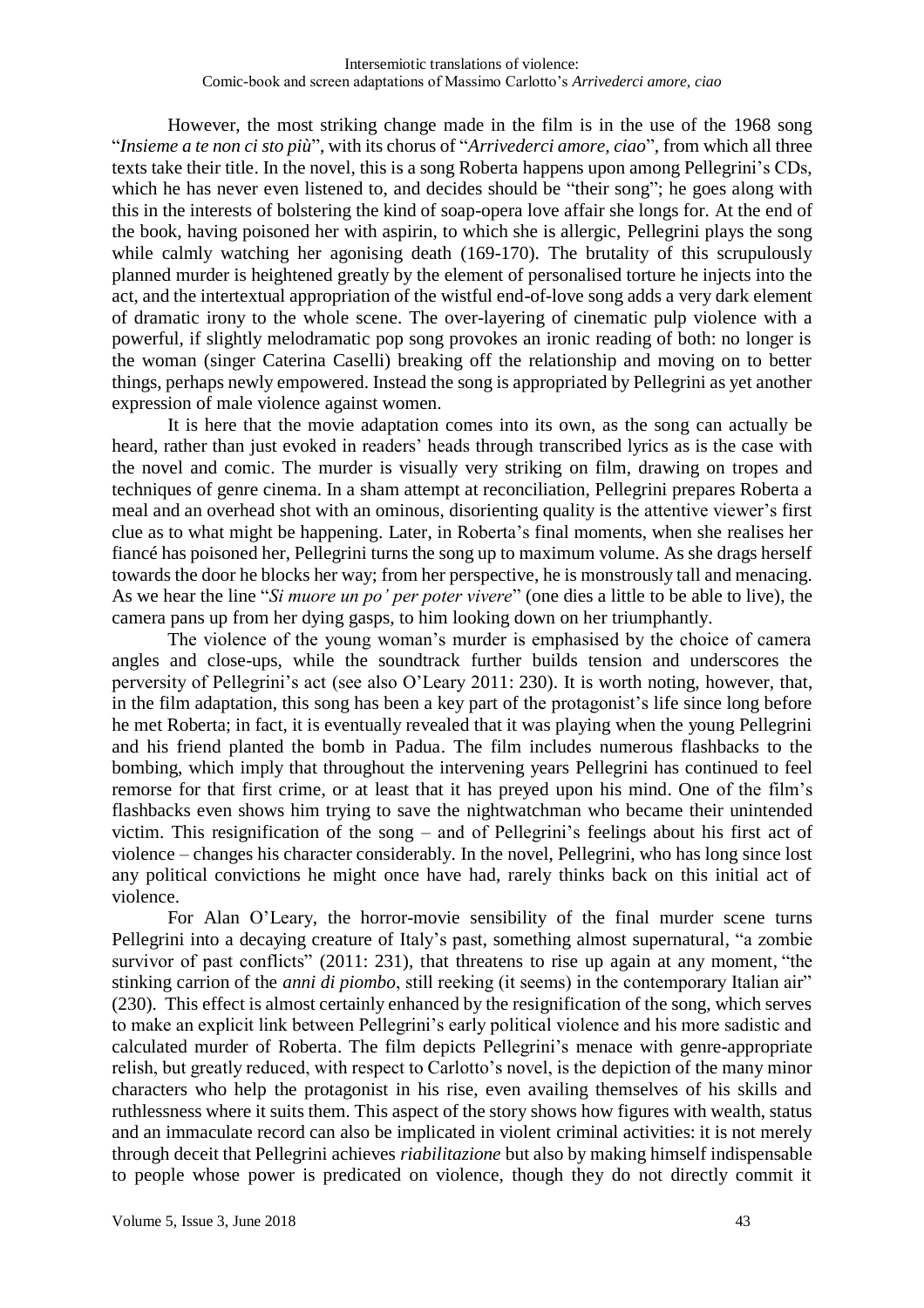themselves. Eliding the collusion of high society in Pellegrini's cynical *riabilitazione*  diminishes the comment the film makes on the pervasiveness of criminality among the country's higher echelons in the current period in Italy. *Arrivederci amore, ciao* becomes more of a personal story rather than a comment on society as a whole, a reading that is definitely available in the novel. The narrative shift that occurs in the translation to film is significant because, as Ruth Glynn et al. put it, "Film reacts to, and in its turn impacts on, the social and political world" and the way the difficult periods such as the *anni di piombo*, but also more recent decades in Italy, are remembered and "worked through" by the Italian public (2013: 21).

Comics, like films, play with distance and perspective to guide the reader through a narrative. In addition, the juxtaposition of panels on the page, as well as the positioning of page turns, directs the reading and helps regulate the flow of information, though this can always be disrupted by a reader skipping ahead or around (Eisner 2008: 52). As noted above, choices about what to depict and what to leave to the reader's imagination are an important feature of the medium's unique language. As in the film of *Arrivederci amore, ciao*, the primary focus in the comic book is the armed robbery, which occupies almost half its length. High-impact violence features throughout, accompanied by onomatopoeia – BLAM, KRAK, TUM (Carlotto et al. 2005: 44-45) – augmenting the visual with (evoked) auditory effects. What is largely absent from the comic, however, is Pellegrini's engagement in a more insidious, less "splatter-full" kind of violence – that of intimidation, blackmail and extortion.

Where the artists use their medium particularly effectively is in the comic's wordless opening, which highlights the brutality of the world the book is introducing. The depiction of Pellegrini remorselessly shooting his erstwhile friend Luca in the jungle succeeds in conveying much more than just straightforward plot points. The first three pages depict an alligator on the river, and a pelican diving in to catch a fish (Carlotto et al. 2004: 3) before being caught and eaten by the alligator which, we learn in the next panel, is in the sights of Luca's revolver (4- 5). Luca shoots the alligator but soon he too is dead in the water (literally), having been shot by Pellegrini (6-7). The zooming in and out is suspenseful, from close-ups of the animals to views of the river or the surrounding jungle, and the muddy green colour scheme conveys not so much an exotic wilderness location as an ominous atmosphere and squalid existence. This river scene, which is almost devoid of words, ends with a close-up of the claws of a vulture as it lands on the alligator's body (9).

In the novel, there is a dead alligator in the water when Luca is shot (Carlotto 2000: 7) — it is symbolic of a shift in Carlotto's style, as he leaves behind his old antihero, a private investigator known as *l'Alligatore* – but this imagery of the cycle of death is not present. In fact, the notion of this unforgiving cycle does not reflect the path Carlotto's original story goes down, with Pellegrini emerging a winner through ruthless strategising. The fact that the creators of the comic, one of whom is Carlotto himself, have given the text this new spin becomes all the more striking at the end. As Pellegrini stands at Roberta's graveside playing the part of the grieving partner, with the song still running through his head, he is suddenly shot dead by his only surviving accomplice from the armed robbery, a Spanish anarchist named Francisca (Carlotto et al. 2005: 48). While this retribution is consistent with the adaptation's early emphasis on the cycle of violence and death, it means it sends quite a different message from the novel. Part of the ethical and political power, or *impegno* (cf. Frezzato 2016), of the novel is that Pellegrini does *not* get his just deserts, but rather goes from strength to strength, aided and emboldened by a deeply corrupt society, whose true nature is thus laid bare for readers. It is possible to view the comic's elimination of Pellegrini as having an ethics of its own, however. Given the difficulty of preserving all the novel's contextual detail and social commentary, this new ending could be considered a way for the comic to send a strong message about criminality (and one woman's revenge), though it is a very different message from that of the novel.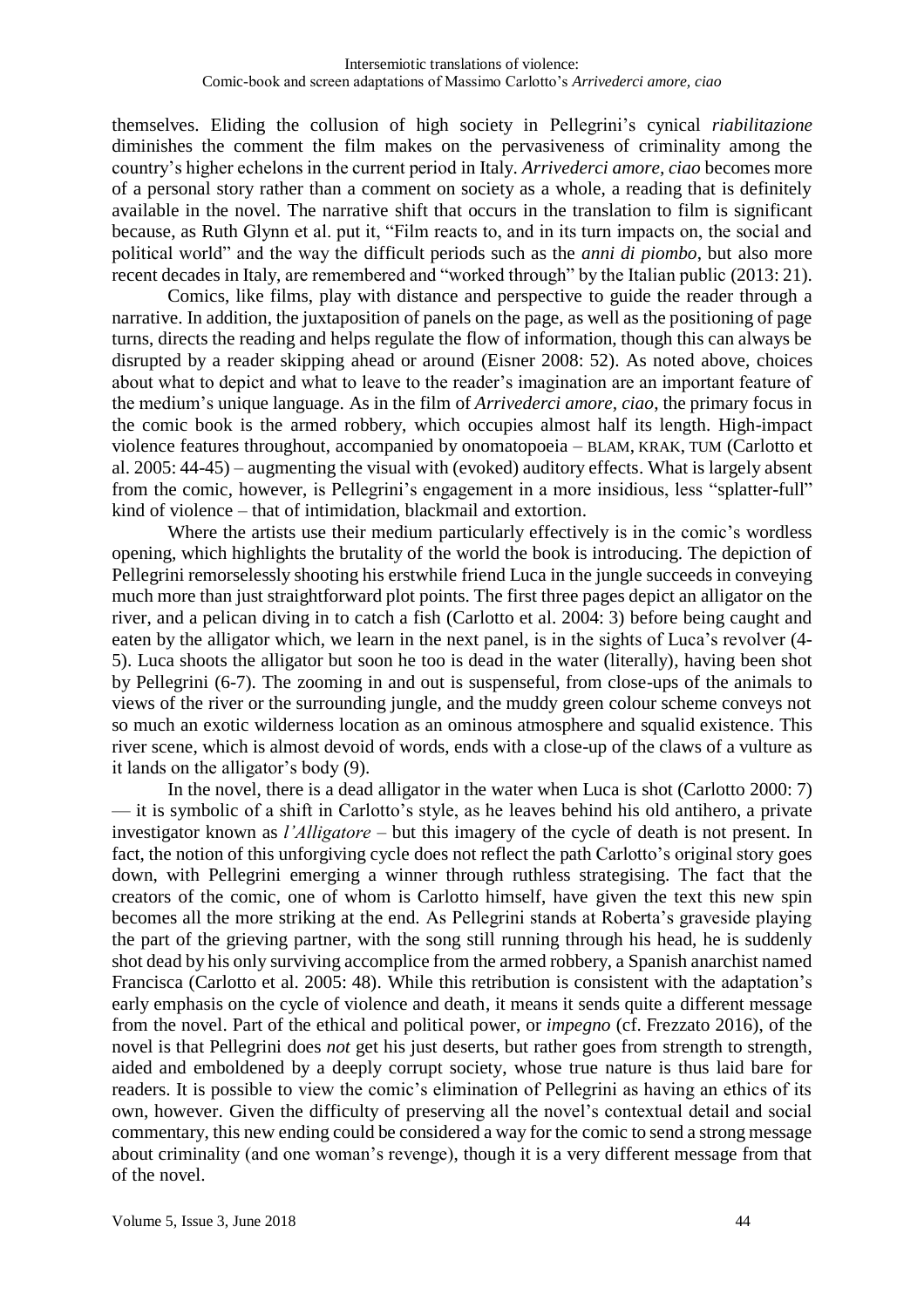### **Rewritings for new audiences**

Research in adaptation studies reminds us that we seem to have an almost endless appetite for adaptations, for re-encountering familiar stories told in new ways (Hutcheon 2006), while the increasing trend towards transmediality means that we are starting to see content circulate almost simultaneously across media and across platforms. Transmediality is a significant feature of genre writing in Italy, particularly within the kind of contemporary writing dubbed New Italian Epic (Wu Ming 1 2008: 23), to which Carlotto's *oeuvre* can be seen as belonging. Examples of Italian transmediality include works such as Roberto Saviano's *Gomorra* (2006) and Giancarlo De Cataldo's *Romanzo criminale* (2002) and *Suburra* (Bonini & De Cataldo 2013), which have appeared in multiple iterations: first as books, later as films, and then as television series. Similarly, Gianrico Carofiglio has redeployed some minor characters from his series of crime novels based around the lawyer Guerrieri in a graphic novel (Carofiglio & Carofiglio 2007). In short, cross-textual and cross-media rewritings are ubiquitous, and possibly essential to a text's survival (cf. Lefevere & Bassnett 1990: 10).

Yet adaptations are often seen as works of lesser value than their sources and, as Linda Hutcheon notes, "disparaging opinions on adaptation as a secondary mode – belated and therefore derivative — persist" (2006: xiii). She also observes that "the morally loaded discourse of fidelity [that pervades criticism of adaptations] is based on the implied assumption that adapters aim simply to reproduce the adapted text" (7), whereas actually the cross-media work an adaptation performs is often of quite a different sort. Hutcheon could just as well be talking about translation here, as it, too, is often plagued by an obsession with faithfulness. Yet, as translation scholars André Lefevere and Susan Bassnett have noted, our focus should be on how a target text functions in the target culture: translators can be considered faithful "when they deliver what those who commission their translations want" (1990: 8). Similarly, Robert Stam (2002: 219-220) notes how, in adaptation studies, discussions in recent years "have moved from a moralistic discourse of fidelity and betrayal to a less judgemental discourse of intertextuality" (see also Cattrysse 1992). Like the transfer of focus to context, culture and audience in translation studies, this shift opens out the discussion considerably.

So, while I note the reduced strength and visibility in the film and comic-book adaptations of an ethical message about widespread corruption and the elite's role in the gradual sanitation of the protagonist's violent past through *riabilitazione*, it is important to acknowledge that this can be attributed in large part to the change in "language", or rather mode. As Flavia Cavaliere has observed of the film adaptation of Saviano's *Gomorra*, one of the great difficulties arises from "the reliance of film on dialogue and the need to render the detailed information provided in the book as a visual experience" (2010: 174). In the case of *Arrivederci amore, ciao*, the addition of the visual mode privileges those elements that lend themselves to visualisation (for example, physical violence and dramatic heists), while other aspects of crime – such as tactical details, social context, strategic interpersonal relationships, psychological violence, hypocrisy, intimidation and exploitation – are far less evident. Such changes to the storyline inevitably change its impact. If, as Carlotto states, the role of the plot is to bring out the truth behind what is taking place in Italy, making the noir a truly social novel ("*la trama serve a far emergere le verità del territorio [....] Il noir in Italia è un vero e proprio romanzo sociale*") (quoted in Canetta & Milanesi 2009), then it is important to acknowledge that the social commentary becomes a good deal less evident in these adaptations.

Just as the audience of a translation might be less interested than the source-text audience in certain details of the history or politics of a source-text culture that is foreign to them, the same might be said here. The comic-book adaptation is clearly aimed at readers of short, action-packed crime comics rather than, say, readers of graphic novels, which often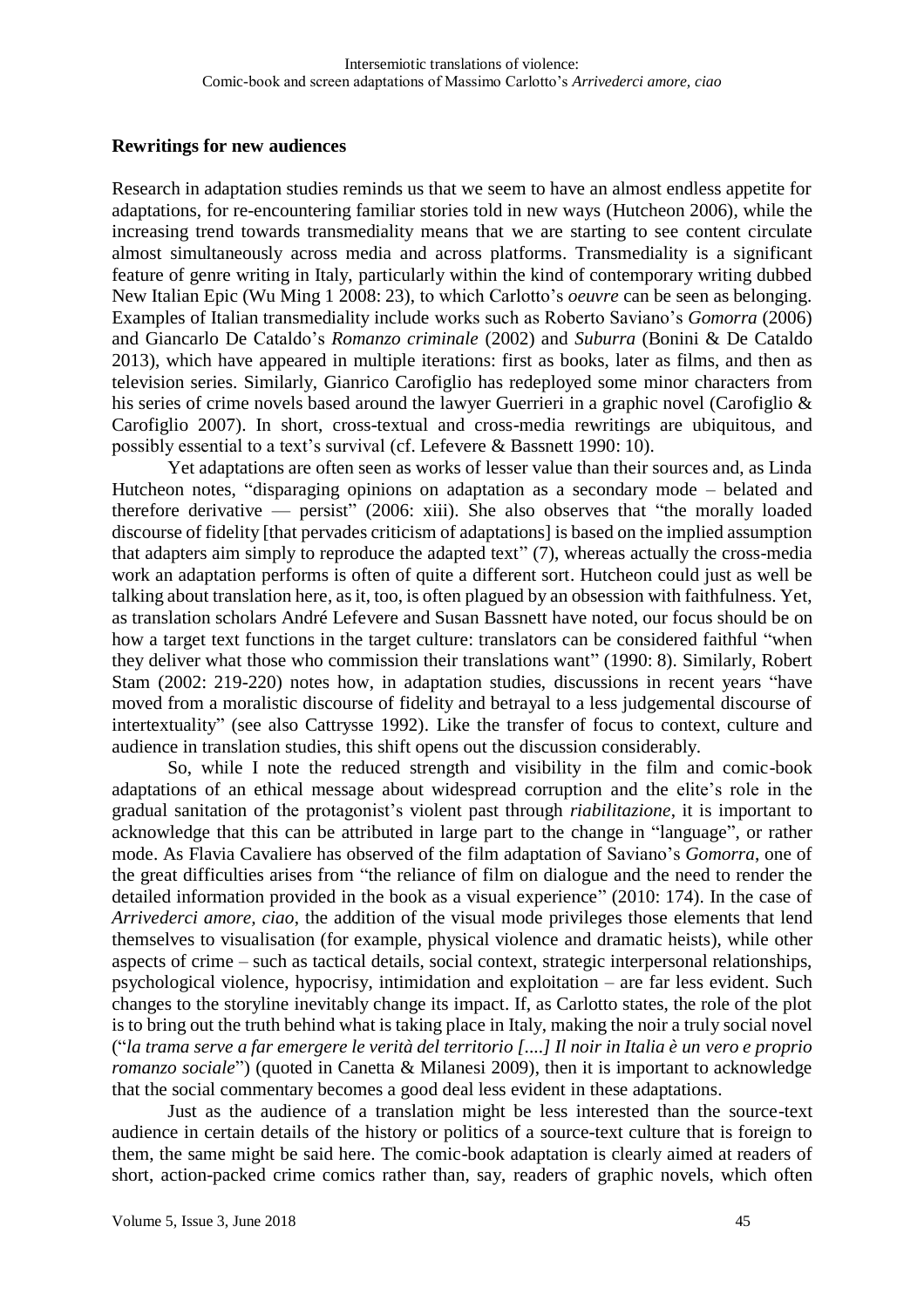combine the visual with many features of the literary text. Similarly, the commercially produced film directed by Michele Soavi, whose apprenticeship was with *giallo* masters Lamberto Bava and Dario Argento, needs to fit within the time limits of a typical feature film and retain its audience's attention throughout, in order to recoup the sizeable investment such a venture requires. These differences do not necessarily lead to the story becoming more violent in the comic or film, but there is a change in the nature of the violence: it becomes more personal – between individuals (many of them quite unsavoury and far removed from most readers' and viewers' day-to-day lives) rather than also existing at a systemic, societal level, as in the novel. As contemporary trends in transmediality mean that cultural production moves beyond traditional boundaries, onto different platforms at the hands of a wider range of producers, thus reaching larger and more varied audiences (Wu Ming 1 2008: 23-24), we should not lose sight of the fact that new modes and audiences bring with them different needs, expectations and restrictions. Wu Ming 1 describes New Italian Epic as characterised by narrative complexity with popular spin ("*complessità narrativa, attitudine popular* [*sic*]") (2008: 17); this is certainly true of Carlotto's novel, but some of that complexity is reduced in its translation to other media, as the representation of violence in Italian society is adjusted for new circumstances and audiences.

# **REFERENCES**

- Antonello, P. & O'Leary, A. (2009). Introduction. In P. Antonello & A. O'Leary (eds), *Imagining Terrorism: The Rhetoric and Representation of Political Violence in Italy 1969-2009*. London: Legenda, 1-15.
- Bonini, C. & De Cataldo, G. (2013). *Suburra*. Turin: Einaudi.
- Canetta, S. & Milanesi, E. (2009). Max Carlotto: pattumiera noir. *Il manifesto*, 22 March. [online, accessed 28 July 2017] <http://lnx.ondeweb.net/carlotto/index.php?artID=2024&catID=2042>
- Carlotto, M. (2000). *Arrivederci amore, ciao*. Rome: Edizioni e/o.
- Carlotto, M. (2006). *The Goobye Kiss*. Trans. L. Venuti. New York: Europa Editions.
- Carlotto, M. (2012). *The black album: il noir tra cronaca e romanzo. Conversazione con Marco Amici*. Rome: Carocci.
- Carlotto, M., Crovi, L., Mutti, A. & Bussacchini, A. (2004). *Arrivederci amore, ciao. I - Storia di una canaglia*. Scandiano (RE): Edizioni BD.
- Carlotto, M., Crovi, L., Mutti, A. & Bussacchini, A. (2005). *Arrivederci amore, ciao. II - La fine della partita*. Scandiano (RE): Edizioni BD.
- Carofiglio, G. & Carofiglio, F. (2007). *Cacciatori nelle tenebre*. Milan: Rizzoli.
- Cattrysse, P. (1992). Film translation as adaptation: Some methodological proposals. *Target* 4,1: 53-70.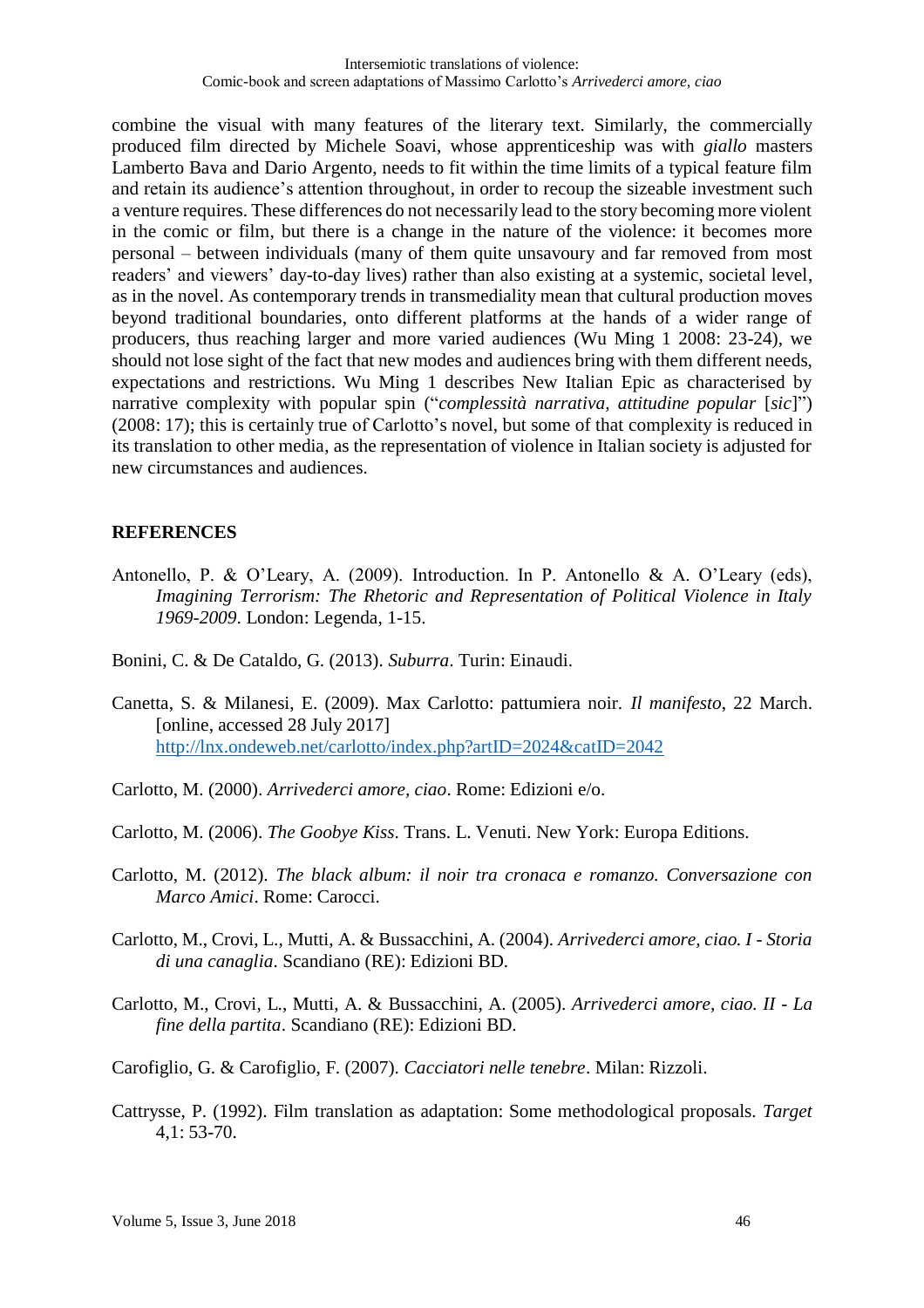- Cavaliere, F. (2010). *Gomorrah*: Crime goes global, language stays local. *European Journal of English Studies* 14,2: 173-188.
- Caviglia, F. & Cecchini, L. (2009). Narrative models of political violence: Vicarious experience and 'violentization' in 1970s Italy. In P. Antonello & A. O'Leary (eds), *Imagining Terrorism: The Rhetoric and Representation of Political Violence in Italy 1969-2009*. London: Legenda, 139-152.
- De Cataldo, G. (2002). *Romanzo criminale*. Turin: Einaudi.
- De Cataldo, G. (2008). Raccontare l'Italia senza avere paura di sporcarsi le mani. *la Repubblica*, 8 June. [online, accessed 15 December 2017] http://ricerca.repubblica.it/repubblica/archivio/repubblica/2008/06/08/raccontare-italiasenza-avere-paura-di.090raccontare.html
- Domaradzka, A. (2011). Le sfumature del nuovo *noir* italiano. Dal giallo al nero. *Romanica.doc* 2(3). [online, accessed 8 July 2017] romdoc.amu.edu.pl/Domaradzka.pdf
- Eco, U. (1981). *The Role of the Reader: Explorations in the Semiotics of Texts*. London: Hutchinson.
- Eco, U. (2003). *Dire quasi la stessa cosa: esperienze di traduzione*. Milan: Bompiani.
- Eisner, W. (2008). *Graphic Storytelling and Visual Narrative: Principles and Practices from the Legendary Cartooonist*. New York: W.W. Norton.
- Frezzato, E. L. (2016). From a local to a global perspective in crime writing: On Massimo Carlotto, *impegno* and *Respiro corto*. *Quaderni d'italianistica* 37,1 (special issue on "Hybridity in *giallo*"): 107-124.
- Gadducci, F. & Tavosanis, M. (2015). L'emersione del *noir*: spunti dalla produzione di una casa editrice bolognese. In D. Vermandere, M. Jansen & I. Lanslots (eds), *Noir de noir: un'indagine pluridisciplinare*. Brussels: Peter Lang, 239-245.
- Glynn, R., Lombardi, G. & O'Leary, A. (2013). Introduction: Terrorism, Italian style. In R. Glynn, G. Lombardi & A. O'Leary (eds), *Terrorism, Italian Style: Representations of Political Violence in Contemporary Italian Cinema*. London: IGRS Books, 13-25.
- Hutcheon, L. (2006). *A Theory of Adaptation*. New York: Routledge.
- Jakobson, R. (2004). On linguistic aspects of translation. In L. Venuti (ed.), *The Translation Studies Reader*. New York: Routledge, 138-143.
- Lefevere, A. & Bassnett, S. (1990). Introduction: Proust's grandmother and the Thousand and One Nights: The "cultural turn" in translation studies. In S. Bassnett & A. Lefevere (eds), *Translation, History, and Culture*. London: Pinter Publishers, 1-13.
- McCloud, S. (1994). *Understanding Comics: The Invisible Art*. New York: Harper Perennial.